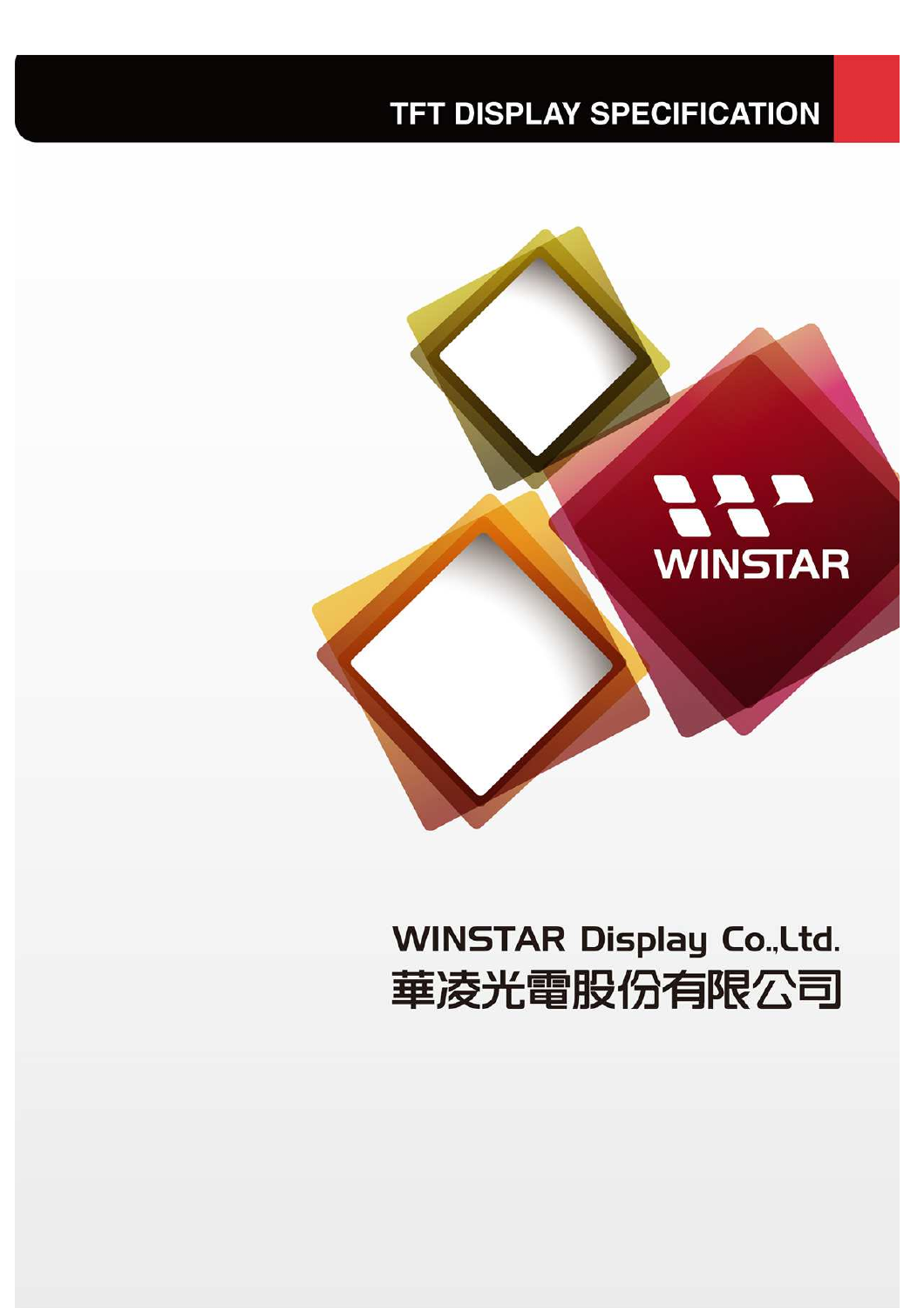



*WEB: https://www.winstar.com.tw E-mail: sales@winstar.com.tw*

#### **SPECIFICATION**

#### **MODULE NO.: WF57MTIBCDRGB#**

## General Specifications

| Item                                  | <b>Dimension</b>                         | <b>Unit</b> |  |
|---------------------------------------|------------------------------------------|-------------|--|
| <b>Size</b>                           | 5.7                                      | inch        |  |
| Dot Matrix                            | 320 x RGB x 240(TFT)                     | dots        |  |
| Module dimension                      | 141.12(W) x 101.55(H) x 16.13 (D)        | mm          |  |
| Active area                           | $115.2 \times 86.4$                      | mm          |  |
| Dot pitch                             | $0.12 \times 0.36$                       | mm          |  |
| LCD type                              | <b>TFT, Normally White, Transmissive</b> |             |  |
| <b>View Direction</b>                 | 12 o'clock                               |             |  |
| <b>Gray Scale Inversion Direction</b> | 6 o'clock                                |             |  |
| <b>Aspect Ratio</b>                   | 4:3                                      |             |  |
| <b>Backlight Type</b>                 | LED, Normally White                      |             |  |
| Interface                             | Uart 19200 Baud rate/SPI                 |             |  |
| <b>PCAP IC</b>                        | ILI2130 or equivalent                    |             |  |
| <b>PCAP</b> Interface                 | 12C                                      |             |  |
| <b>PCAP FW Version</b>                | 0x07.0x00.0x00.0x00.0xA1.0x01.0x57.0x00  |             |  |
| <b>PCAP Resolution</b>                | 16384*16384                              |             |  |
| <b>Touch Panel</b>                    | <b>With PCAP</b>                         |             |  |
| Surface                               | Glare                                    |             |  |
| Operating mode                        | Slave mode                               |             |  |
| <b>Flash Memory Size</b>              | 32M bits                                 |             |  |

\*Color tone slight changed by temperature and driving voltage

WF57MTIBCDRGB#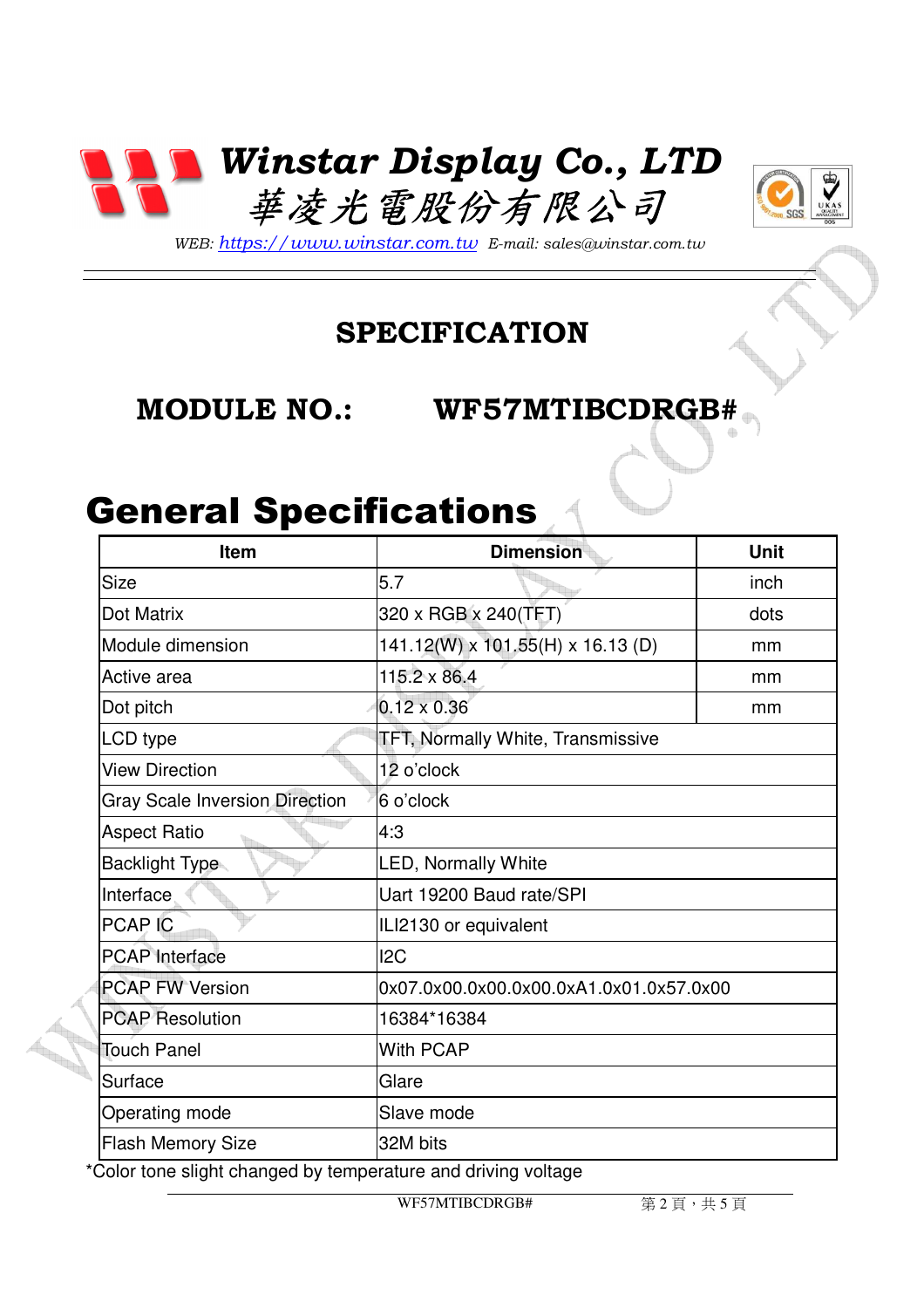# Absolute Maximum Ratings

| <b>Item</b>                  | Symbol     | Min   | <b>Typ</b> | <b>Max</b> | <b>Unit</b> |
|------------------------------|------------|-------|------------|------------|-------------|
| <b>Operating Temperature</b> | TOP        | $-20$ |            | $+70$      | $\sim$      |
| Storage Temperature          | <b>TST</b> | $-30$ |            | $+80$      |             |

## Electrical Characteristics

**Operating conditions:**

| Item                   | Symbol      | <b>Condition</b> | Min | Typ  | <b>Max</b> | <b>Unit</b> |
|------------------------|-------------|------------------|-----|------|------------|-------------|
| Supply Voltage For LCM | <b>VBUS</b> |                  | 4.5 | 5    | 5.5        |             |
| Supply Current For LCM | <b>IBUS</b> |                  |     | 572  | 858        | mA          |
| Power Consumption      |             | VBUS=5V          |     | 2860 | 3217.5     | mW          |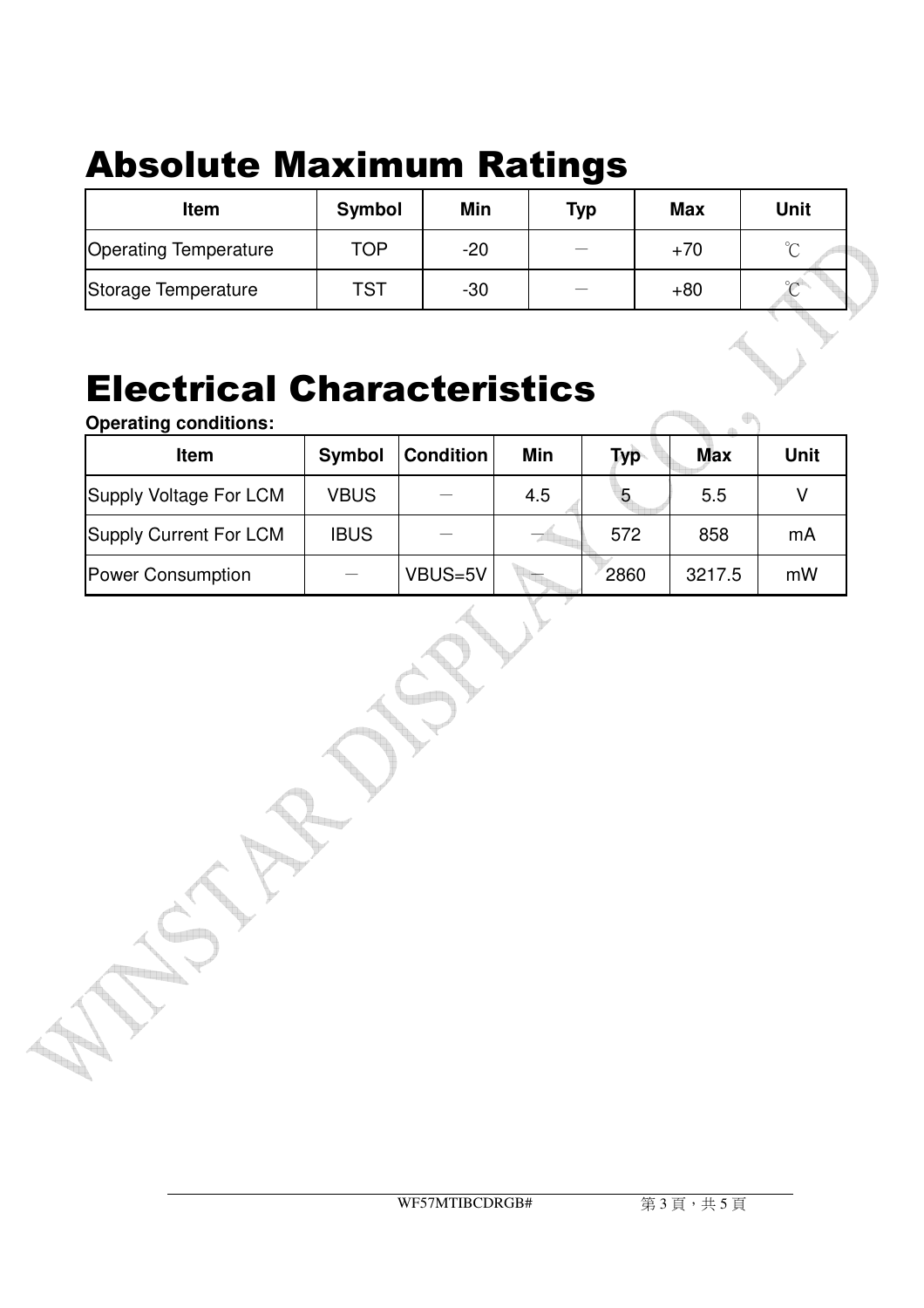# Interface

| CON <sub>2</sub> |               |              |                        |  |  |
|------------------|---------------|--------------|------------------------|--|--|
| Pin              | <b>Symbol</b> | I/O          | <b>Function</b>        |  |  |
|                  | <b>GND</b>    | Power Supply | Power Ground           |  |  |
| $\overline{2}$   | <b>TX</b>     | Ω            | Uart Transmit pin      |  |  |
| 3                | <b>RX</b>     |              | Uart Receive pin       |  |  |
| $\overline{4}$   | <b>VBUS</b>   | Power Supply | Power supply: 5V       |  |  |
| 5                | $D+$          | I/O          | USB Data +             |  |  |
| 6                | D-            | I/O          | <b>USB Data -</b>      |  |  |
| $\overline{7}$   | <b>GND</b>    | Power Supply | 4<br>Power Ground      |  |  |
| 8                | /REST         |              | Reset (active Low)     |  |  |
| 9                | <b>GND</b>    | Power Supply | Power Ground           |  |  |
| 10               | <b>PWM</b>    | O            | Pulse width modulation |  |  |
| 11               | <b>GND</b>    | Power Supply | Power Ground           |  |  |
| 12               | <b>VBUS</b>   | Power Supply | Power supply: 5V       |  |  |

|                 | CON <sub>3</sub> |                     |                                  |  |  |
|-----------------|------------------|---------------------|----------------------------------|--|--|
| Pin             | <b>Symbol</b>    | I/O                 | <b>Function</b>                  |  |  |
| 1               | <b>GND</b>       | Power Supply        | Power Ground                     |  |  |
| 2               | SW <sub>1</sub>  |                     | Switch (active low)              |  |  |
| 3               | SW <sub>2</sub>  |                     | Switch (active low)              |  |  |
| 4               | SW <sub>3</sub>  |                     | Switch (active low)              |  |  |
| 5               | SW <sub>4</sub>  |                     | Switch (active low)              |  |  |
| 6               | <b>GND</b>       | <b>Power Supply</b> | Power Ground                     |  |  |
| 7               | <b>SDI</b>       | ( )                 | Master Input Slave Output (MISO) |  |  |
| 8               | <b>SDO</b>       |                     | Master Output Slave Input (MOSI) |  |  |
| 9               | <b>SCK</b>       |                     | <b>Serial Clock</b>              |  |  |
| 10 <sub>1</sub> | CS               |                     | Serial Chip selection            |  |  |
| 11              | SPI INT          | O                   | Serial Interrupt                 |  |  |
| $\sqrt{12}$     | <b>VBUS</b>      | Power Supply        | Power supply: 5V                 |  |  |